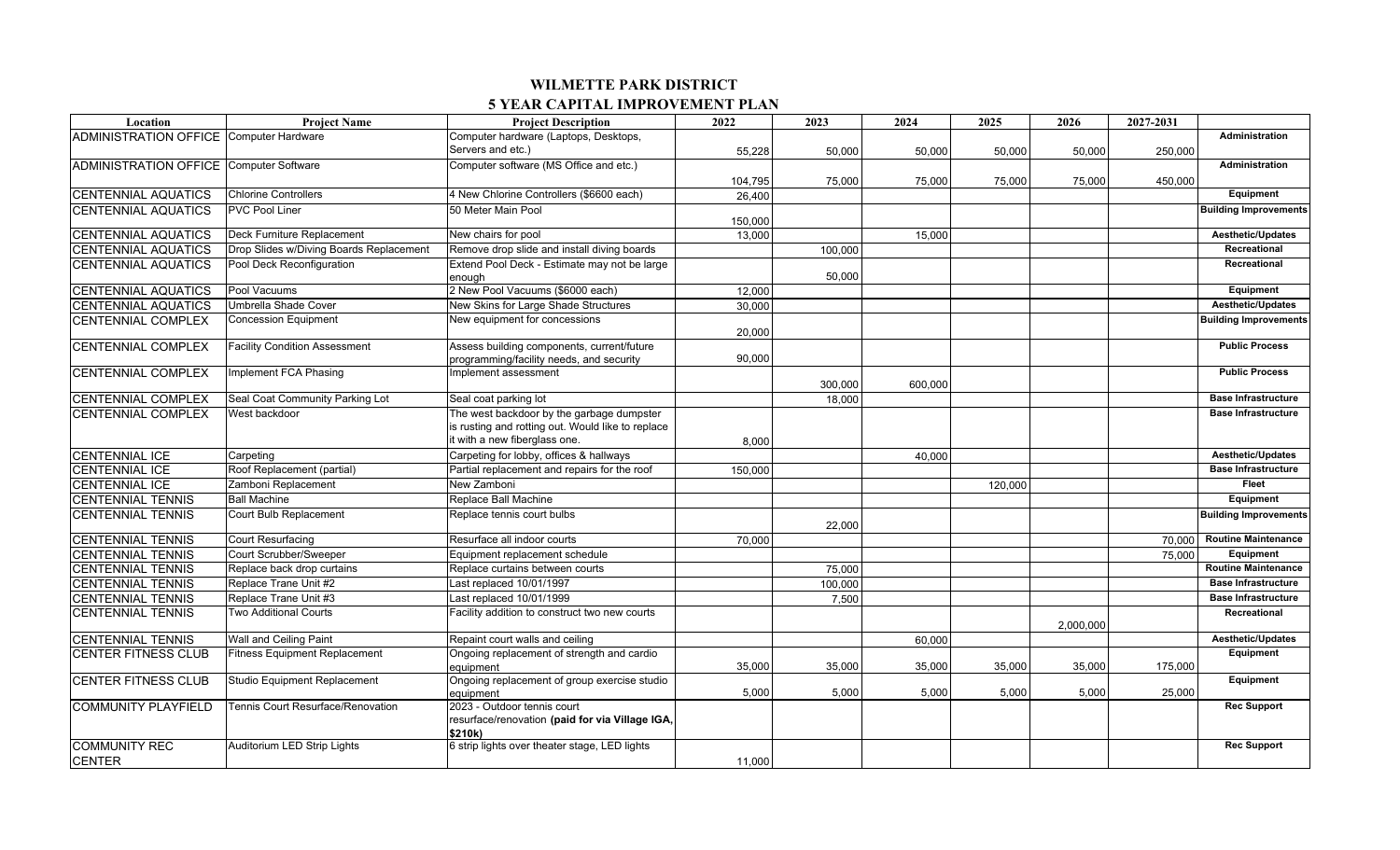| Location             | <b>Project Name</b>                                                                   | <b>Project Description</b>                                       | 2022    | 2023   | 2024    | 2025    | 2026   | 2027-2031 |                            |
|----------------------|---------------------------------------------------------------------------------------|------------------------------------------------------------------|---------|--------|---------|---------|--------|-----------|----------------------------|
| <b>COMMUNITY REC</b> | Auditorium Light Board                                                                | Light Board                                                      |         |        |         |         |        |           | Recreational               |
| <b>CENTER</b>        |                                                                                       |                                                                  | 7,500   |        |         |         |        |           |                            |
| <b>COMMUNITY REC</b> | Car Charging Station                                                                  | Electric Car Charging Station at CRC                             |         |        |         |         |        |           | <b>Rec Support</b>         |
| <b>CENTER</b>        |                                                                                       |                                                                  |         |        |         |         |        |           |                            |
| <b>COMMUNITY REC</b> | Concrete Soffits                                                                      | Repair the concrete soffits that are falling apart               |         |        |         |         |        |           | Safety/ADA                 |
| <b>CENTER</b>        |                                                                                       | at the CRC. They are a safety hazard because                     |         |        |         |         |        |           |                            |
|                      |                                                                                       | of falling concrete around the building.                         |         |        |         |         |        |           |                            |
| <b>COMMUNITY REC</b> | Access Control Installation in Early Childhood   Install an electronic access control |                                                                  |         |        |         |         |        |           |                            |
| <b>CENTER</b>        | Area                                                                                  |                                                                  |         |        |         |         |        |           |                            |
| <b>COMMUNITY REC</b> | Duct work for Trane Units #1 & #2                                                     | must be completed when Trane units #1 & #2                       |         |        |         |         |        |           | <b>Base infrastructure</b> |
| <b>CENTER</b>        |                                                                                       | are replaced                                                     | 115,000 |        |         |         |        |           |                            |
| <b>COMMUNITY REC</b> | <b>Facility Condition Assessment</b>                                                  | Assess building components, current/future                       |         |        |         |         |        |           | <b>Public Process</b>      |
| <b>CENTER</b>        |                                                                                       | programming/facility needs, and security                         |         |        |         |         |        |           |                            |
|                      |                                                                                       |                                                                  | 90.000  |        |         |         |        |           |                            |
| <b>COMMUNITY REC</b> | Gym Awning                                                                            | The awning by the gym is ripped and has birds                    |         |        |         |         |        |           | Aesthetic/Updates          |
| <b>CENTER</b>        |                                                                                       | nesting in it. MOVED TO 2021 FROM 2022                           |         |        |         |         |        |           |                            |
|                      |                                                                                       |                                                                  |         |        |         |         |        |           |                            |
| <b>COMMUNITY REC</b> | Gymnastic Doors                                                                       | The gymnastic doors on the north side of CRC                     |         |        |         |         |        |           | <b>Base Infrastructure</b> |
| <b>CENTER</b>        |                                                                                       | are corroding and there is a giant gap in the                    |         |        |         |         |        |           |                            |
|                      |                                                                                       | door that is a security issue. MOVED TO 2021<br><b>FROM 2022</b> |         |        |         |         |        |           |                            |
| <b>COMMUNITY REC</b> | <b>Gymnastics Equipment</b>                                                           | <b>Updating and Replacing Equipment</b>                          |         |        |         |         |        |           | Equipment                  |
| <b>CENTER</b>        |                                                                                       |                                                                  | 25.000  | 15,000 | 15,000  | 15,000  | 15.000 | 75,000    |                            |
| <b>COMMUNITY REC</b> | Gymnastics Roof                                                                       | Replace the last roof at the CRC. Shingles are                   |         |        |         |         |        |           | <b>Base Infrastructure</b> |
| <b>CENTER</b>        |                                                                                       | coming apart and it's leaking onto the track.                    |         |        |         |         |        |           |                            |
|                      |                                                                                       | <b>MOVED TO 2021 FROM 2022</b>                                   |         |        |         |         |        |           |                            |
| <b>COMMUNITY REC</b> | <b>HVAC Rooftop Unit Replacement</b>                                                  | Engineering Services required for replacement                    |         |        |         |         |        |           |                            |
| <b>CENTER</b>        |                                                                                       |                                                                  |         |        |         |         |        |           |                            |
| <b>COMMUNITY REC</b> | <b>HVAC Rooftop Unit Replacement</b>                                                  | Replacement of RTU that services Gymnastic                       |         |        |         |         |        |           | <b>Base Infrastructure</b> |
| <b>CENTER</b>        |                                                                                       | area                                                             | 80.000  |        |         | 150.000 |        |           |                            |
| <b>COMMUNITY REC</b> | Implement FCA Phasing                                                                 | Implement assessment                                             |         |        |         |         |        |           | <b>Public Process</b>      |
| <b>CENTER</b>        |                                                                                       |                                                                  |         |        | 300.000 | 600,000 |        |           |                            |
| <b>COMMUNITY REC</b> | Pillars                                                                               | The plaster on the exterior pillars is damaged                   |         |        |         |         |        |           | <b>Aesthetic/Updates</b>   |
| <b>CENTER</b>        |                                                                                       | and needs to be repaired. MOVED TO 2021                          |         |        |         |         |        |           |                            |
|                      |                                                                                       | <b>FROM 2022</b>                                                 |         |        |         |         |        |           |                            |
| <b>COMMUNITY REC</b> | Replace McQuay Unit #10                                                               | last replaced 10/01/1997 - parts are no longer                   |         |        |         |         |        |           | <b>Base Infrastructure</b> |
| <b>CENTER</b>        |                                                                                       | available as of 01/01/2021                                       |         | 70,000 |         |         |        |           |                            |
| <b>COMMUNITY REC</b> | Replace McQuay Unit #9                                                                | last replaced 03/01/1997 - parts are no longer                   |         |        |         |         |        |           | <b>Base Infrastructure</b> |
| <b>CENTER</b>        |                                                                                       | available as of 01/01/2021                                       | 70.000  |        |         |         |        |           |                            |
| <b>COMMUNITY REC</b> | Replace Trane Unit #1                                                                 | last replaced 07/01/1995                                         |         |        |         |         |        |           | <b>Base Infrastructure</b> |
| <b>CENTER</b>        |                                                                                       |                                                                  | 125,000 |        |         |         |        |           |                            |
| <b>COMMUNITY REC</b> | Replace Trane Unit #11                                                                | last replaced 07/01/1995                                         |         |        |         |         |        |           | <b>Base Infrastructure</b> |
| <b>CENTER</b>        |                                                                                       |                                                                  | 125,000 |        |         |         |        |           |                            |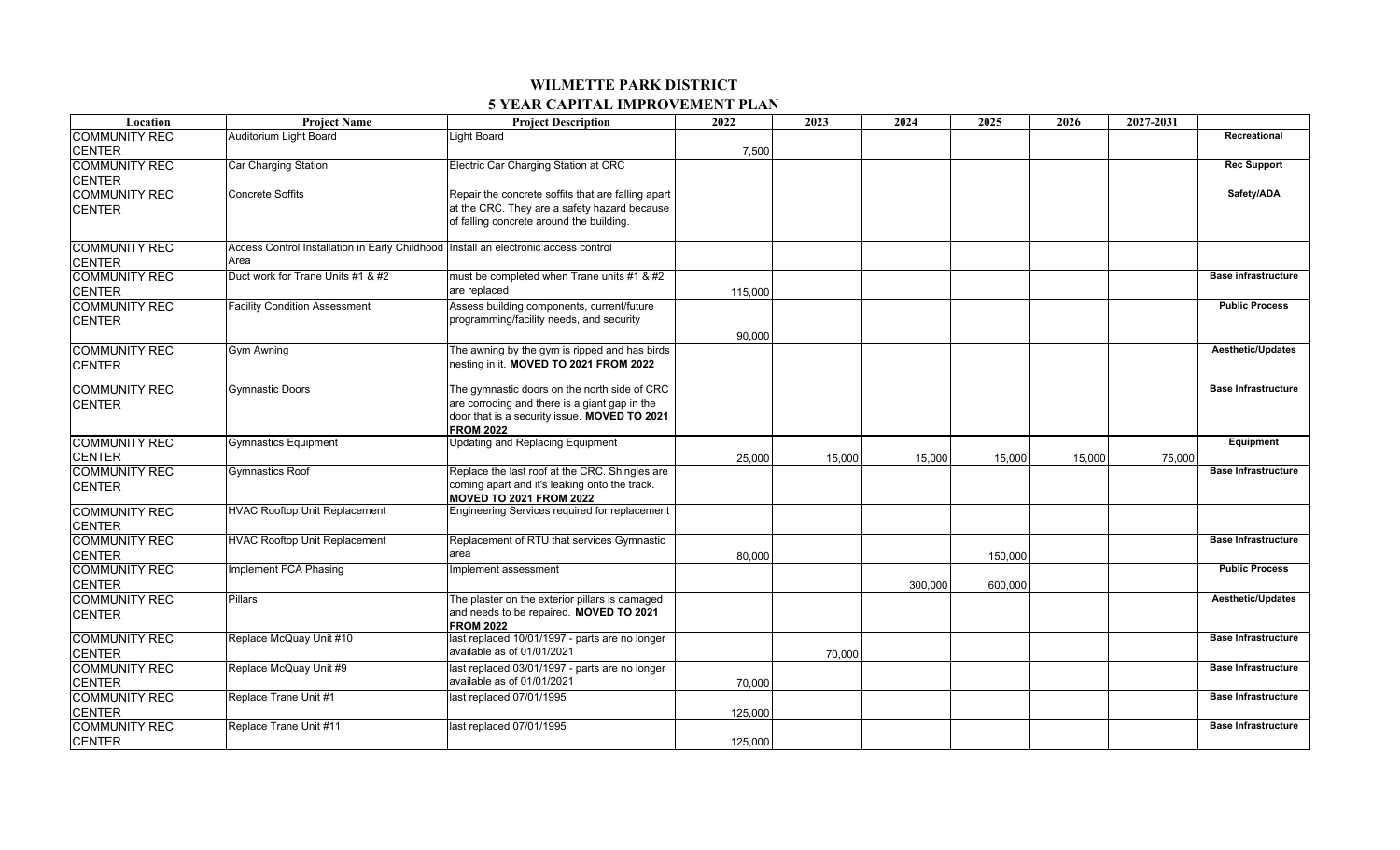| Location             | <b>Project Name</b>                     | <b>Project Description</b>                               | 2022      | 2023      | 2024   | 2025 | 2026 | 2027-2031                  |
|----------------------|-----------------------------------------|----------------------------------------------------------|-----------|-----------|--------|------|------|----------------------------|
| <b>COMMUNITY REC</b> | Replace Trane Unit #2                   | last replaced 07/01/1995                                 |           |           |        |      |      | <b>Base Infrastructure</b> |
| <b>CENTER</b>        |                                         |                                                          | 125,000   |           |        |      |      |                            |
| <b>COMMUNITY REC</b> | Replace Trane Unit #3                   | last replaced 07/01/1995                                 |           |           |        |      |      | <b>Base Infrastructure</b> |
| <b>CENTER</b>        |                                         |                                                          |           | 70,000    |        |      |      |                            |
| <b>COMMUNITY REC</b> | Seal Coat Parking Lot                   | Seal coating and stripping                               |           |           |        |      |      | <b>Base Infrastructure</b> |
| <b>CENTER</b>        |                                         |                                                          | 25,000    |           |        |      |      |                            |
| <b>COMMUNITY REC</b> | Volleyball System - Gymnasium           | Replace 21 year old volleyball system in sports          |           |           |        |      |      | Recreational               |
| <b>CENTER</b>        |                                         | gym                                                      | 9,000     |           |        |      |      |                            |
| <b>GILLSON PARK</b>  | Aquatic Camp Equipment                  | Updating the equipment used for Aquatics                 |           |           |        |      |      | Recreational               |
|                      |                                         | Camp                                                     |           | 6,500     |        |      |      |                            |
| <b>GILLSON PARK</b>  | Beach Mat Replacement (5.8 Levy)        | Replacement of worn and damaged beach                    |           |           |        |      |      | Safety/ADA                 |
|                      |                                         | mats<br>Scheduled replacement of a rigid hull inflatable |           | 7,000     |        |      |      | Fleet                      |
| <b>GILLSON PARK</b>  | Boat Replacements (RIB)                 |                                                          | 18,000    |           |        |      |      |                            |
| <b>GILLSON PARK</b>  | Lakefront Infrastructure Design Work    | Comprehensive Plan Development                           |           |           |        |      |      | Recreational               |
| <b>GILLSON PARK</b>  | Lakefront Infrastructure Implementation | Related to sewers, curbs and others                      | 2,000,000 | 2,000,000 |        |      |      | <b>Base Infrastructure</b> |
| <b>GILLSON PARK</b>  | Lakeview Design Implementation          | Implement Design Plan                                    | 900.000   |           |        |      |      | <b>Public Process</b>      |
| <b>GILLSON PARK</b>  | Lakeview Design Planning                | Full Building Design Plan                                |           |           |        |      |      | Recreational               |
| <b>GILLSON PARK</b>  | Outdoor Fitness Equipment               | Replacement of worn fitness equipment                    |           |           | 15,000 |      |      | Recreational               |
| <b>GILLSON PARK</b>  | Replace Beach House Table/Chairs        | Purchase commercial grade tables/chairs                  |           | 12,000    |        |      |      | Equipment                  |
| <b>GILLSON PARK</b>  | Replace Beach Rake                      | Replace beach rake                                       |           | 7,000     |        |      |      | Equipment                  |
| <b>GILLSON PARK</b>  | Replace Carrier Heater                  | last replaced 10/01/1987                                 |           | 6,500     |        |      |      | <b>Base Infrastructure</b> |
| <b>GILLSON PARK</b>  | Replace Dog Beach Fence                 | Refencing of the dog beach including gate                |           |           |        |      |      | Recreational               |
|                      |                                         | replacement                                              | 50,000    |           |        |      |      |                            |
| <b>GILLSON PARK</b>  | Replace Sailing Observation Tower       | Replace sailing observation tower                        |           | 25,000    |        |      |      | Equipment                  |
| <b>GILLSON PARK</b>  | Sailboats, Kayaks & Paddle Boards       | Replacement of older vessels used on sailing             |           |           |        |      |      | Fleet                      |
|                      |                                         | beach                                                    | 18,000    |           | 14,000 |      |      |                            |
| <b>GILLSON PARK</b>  | Sailing Beach Bathrooms                 | Building restrooms on the sailing beach                  |           | 350,000   |        |      |      | <b>Public Process</b>      |
| <b>GILLSON PARK</b>  | Sailing Boat Racks                      | Replace and repair old and damaged sailing               |           |           |        |      |      | <b>Rec Support</b>         |
|                      |                                         | racks                                                    | 10,000    |           |        |      |      |                            |
| <b>GILLSON PARK</b>  | Sailing Shack & Shed                    | Rebuild to create more accessible and                    |           |           |        |      |      | <b>Rec Support</b>         |
|                      |                                         | functional space                                         |           | 75,000    |        |      |      |                            |
| <b>GILLSON PARK</b>  | Storage Building Fire Alarm             | Fire Alarm for maintenance building                      |           |           |        |      |      | <b>Base Infrastructure</b> |
| <b>GILLSON PARK</b>  | Tennis Court Resurface/Renovation       | Resurface/improve outdoor courts                         |           |           |        |      |      | Recreational               |
| <b>HIBBARD PARK</b>  | Tennis Court Resurface                  | 2023 Outdoor tennis court resurface (paid for            |           |           |        |      |      | Recreational               |
|                      |                                         | via Village IGA, \$50k)                                  |           |           |        |      |      |                            |
| <b>HOWARD PARK</b>   | Concrete Bleacher and Bench Pads        | Installation of concrete pads for bleachers &<br>bench   |           | 25,000    |        |      |      | <b>Base Infrastructure</b> |
| <b>HOWARD PARK</b>   | <b>Field Lights</b>                     | The field lights bulbs and ballast are going             |           |           |        |      |      | <b>Rec Support</b>         |
|                      |                                         | bad. The bulb price is steadily going up and             |           |           |        |      |      |                            |
|                      |                                         | the ballast are not made any more. 34 fixtures           |           |           |        |      |      |                            |
|                      |                                         | need to be replaced and there is a ComEd                 |           |           |        |      |      |                            |
|                      |                                         | rebate of \$500 per fixture after initial                |           |           |        |      |      |                            |
|                      |                                         | investment. Price reflects initial investment.           |           |           |        |      |      |                            |
|                      |                                         |                                                          | 60.000    |           |        |      |      |                            |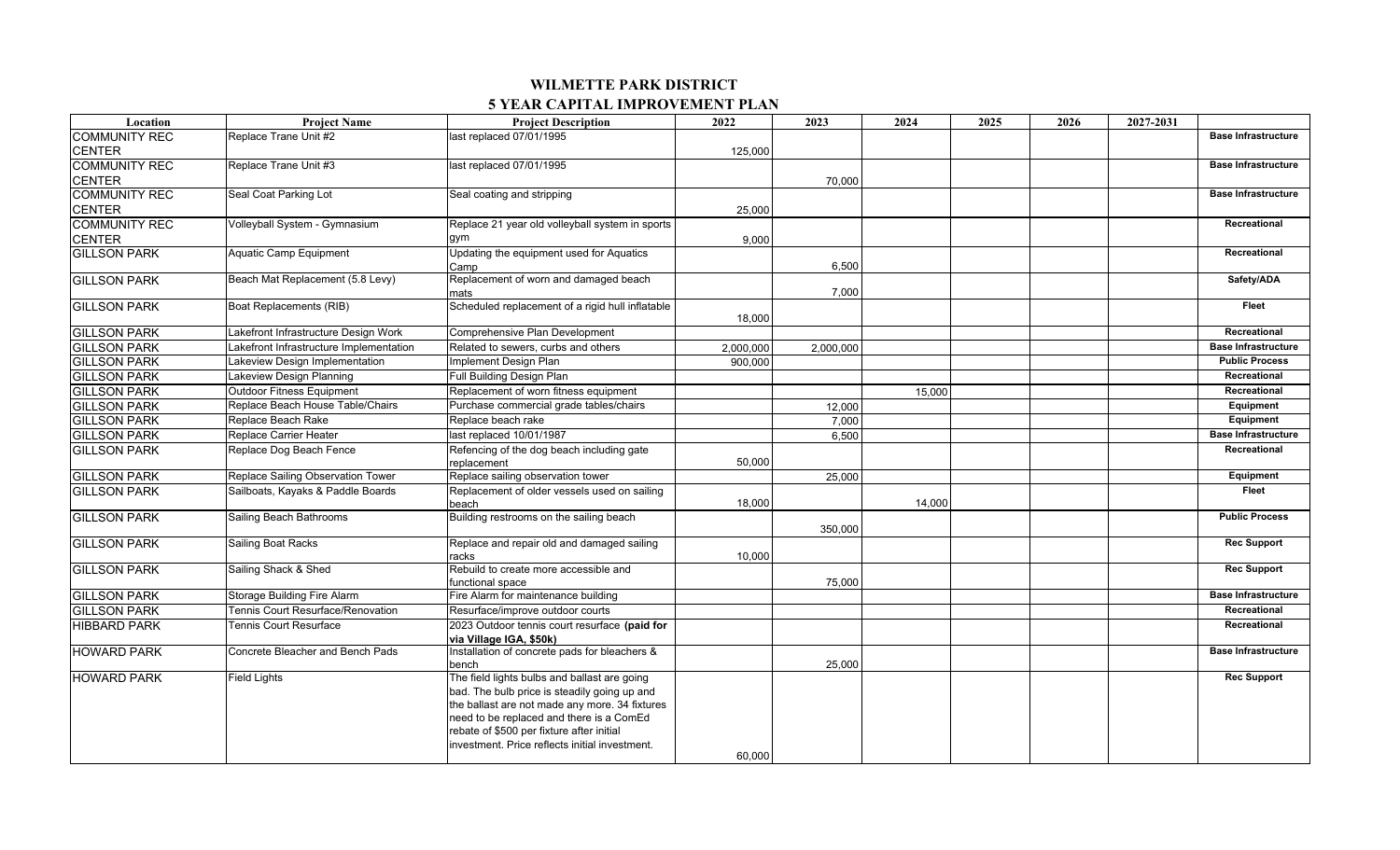| Location                                  | <b>Project Name</b>                                              | <b>Project Description</b>                                                                       | 2022      | 2023   | 2024      | 2025   | 2026   | 2027-2031 |                              |
|-------------------------------------------|------------------------------------------------------------------|--------------------------------------------------------------------------------------------------|-----------|--------|-----------|--------|--------|-----------|------------------------------|
| <b>HOWARD PARK</b>                        | <b>Parking Lot Pavement</b>                                      | Repaving the parking lot on 17th Street                                                          | 100.000   |        |           |        |        |           | <b>Base Infrastructure</b>   |
| <b>KEAY NATURE CENTER</b>                 | Pave Pathways                                                    | Create accessible path at Keay Park                                                              | 167,000   |        |           |        |        |           | <b>Building Improvements</b> |
| <b>KEAY NATURE CENTER</b>                 | Park Improvements                                                | Re-establish the learning/play function                                                          |           |        | 1.500.000 |        |        |           | <b>Building Improvements</b> |
| <b>LANGDON PARK</b>                       | Shoreline Protection - Langdon                                   | Material and Installation                                                                        | 1.800.000 |        |           |        |        |           | <b>Public Process</b>        |
| <b>MALLINCKRODT CENTER</b>                | Basement                                                         | The basement floods after it rains from<br>seepage. This is for drainage tiles and seal<br>coat. | 18,000    |        |           |        |        |           | <b>Building Improvements</b> |
| MALLINCKRODT CENTER Carpet                |                                                                  | The carpet in the hallway and library have runs<br>and holes in them and need to be replaced     | 10.500    |        |           |        |        |           | <b>Aesthetic/Updates</b>     |
| <b>MALLINCKRODT CENTER</b>                | Replace Building Automation                                      | Heating and cooling control system                                                               |           | 18,000 |           |        |        |           | <b>Base Infrastructure</b>   |
| MALLINCKRODT CENTER Seal Coat Parking Lot |                                                                  | Seal coating and stripping                                                                       | 10,000    |        |           |        |        |           | <b>Base Infrastructure</b>   |
| <b>MALLINCKRODT CENTER</b>                | <b>Water Heater</b>                                              | The water heater in the basement is rusted out<br>and is at the end of its life.                 | 9,000     |        |           |        |        |           | <b>Base Infrastructure</b>   |
| <b>MAPLE PARK **</b>                      | Playground Renovation (2015)                                     | Scheduled replacement and ADA Update                                                             |           |        |           |        |        |           | Safety/ADA                   |
| <b>PARKS DEPARTMENT</b>                   | Aerator                                                          | 2 added in 2022                                                                                  | 10,000    | 25,000 |           |        |        |           | Equipment                    |
| <b>PARKS DEPARTMENT</b>                   | <b>Aerial Work Platform</b>                                      | Replacement of Aerial platform                                                                   | 15.000    |        | 37.000    |        |        |           | <b>Base Infrastructure</b>   |
| <b>PARKS DEPARTMENT</b>                   | <b>Artificial Turf Field</b>                                     | Replacement of artificial turf in-fill material                                                  |           |        |           |        |        |           | Safety/ADA                   |
| <b>PARKS DEPARTMENT</b>                   | Backhoe                                                          |                                                                                                  | 85,000    |        |           |        |        |           | Equipment                    |
| <b>PARKS DEPARTMENT</b>                   | <b>Battery Powered Zero Turned Motors</b>                        | Three electric powered machines                                                                  | 85.000    |        |           |        |        |           | Equipment                    |
| <b>PARKS DEPARTMENT</b>                   | Cargo Van (#22)                                                  | Replacement of Cargo van                                                                         |           | 35,000 |           |        |        |           | Fleet                        |
| <b>PARKS DEPARTMENT</b>                   | <b>Combination Trash/Recycling Containers</b><br>(Various Parks) | Ongoing standardization of trash/recycling<br>containers                                         | 10,000    | 10,000 | 10,000    | 10,000 | 10,000 | 50,000    | <b>Base Infrastructure</b>   |
| <b>PARKS DEPARTMENT</b>                   | Concrete Planer                                                  | Planer for the Parks Department                                                                  | 10.000    |        |           |        |        |           | Equipment                    |
| <b>PARKS DEPARTMENT</b>                   | Crew Cab Stake Bed Truck (#12)                                   | Replacement of Parks truck 12                                                                    |           | 51,000 |           | 30,000 |        |           | <b>Fleet</b>                 |
| <b>PARKS DEPARTMENT</b>                   | <b>Disc Golf</b>                                                 | <b>Location TBD</b>                                                                              |           |        | 15,000    |        |        |           | Recreational                 |
| <b>PARKS DEPARTMENT</b>                   | Dog Park Fencing                                                 | Install dog park fencing on ComEd leased<br>property                                             | 49,350    |        |           |        |        |           | Recreational                 |
| <b>PARKS DEPARTMENT</b>                   | Dump Trucks (#21 in 2022, #17 in 2027)                           | Replacement of Truck #17 and Truck #21                                                           | 48,000    |        |           |        |        | 58,000    | <b>Fleet</b>                 |
| <b>PARKS DEPARTMENT</b>                   | <b>Enclosed Trailer</b>                                          | New Trailer for Parks Department                                                                 | 9,000     |        |           |        |        |           | <b>Fleet</b>                 |
| <b>PARKS DEPARTMENT</b>                   | Garbage Truck (#26)                                              | Replacement of Garbage Truck                                                                     | 90,000    |        |           |        |        |           | <b>Fleet</b>                 |
| <b>PARKS DEPARTMENT</b>                   | Landscape Work                                                   | Planting plant materials (trees, shrubs etc.) in<br>various parks                                | 25,000    | 25,000 | 25,000    | 25,000 | 25,000 | 125,000   | <b>Base Infrastructure</b>   |
| <b>PARKS DEPARTMENT</b>                   | <b>LED Light Upgrades</b>                                        | For various facilities                                                                           | 10,000    | 10,000 | 10,000    |        |        |           | Equipment                    |
| <b>PARKS DEPARTMENT</b>                   | Outdoor Ice Rink                                                 | ocation TBD                                                                                      | 135,000   |        |           |        |        |           | Recreational                 |
| <b>PARKS DEPARTMENT</b>                   | <b>Pickle Ball Courts</b>                                        | West Park Campus - 8 courts with lights                                                          | 850,000   |        |           |        |        |           | <b>Public Process</b>        |
| <b>PARKS DEPARTMENT</b>                   | Playground Replacement                                           | Replacement of Tot Lot at West park                                                              | 375,000   |        |           |        |        |           | <b>Public Process</b>        |
| <b>PARKS DEPARTMENT</b>                   | <b>Production mower</b>                                          | Replacement of John Deere utility tractor                                                        | 85,000    |        |           |        |        |           | <b>Fleet</b>                 |
| <b>PARKS DEPARTMENT</b>                   | Seeder Attachment                                                | Replacement of tractor seeder attachment                                                         |           | 15,000 |           |        |        |           | Equipment                    |
| <b>PARKS DEPARTMENT</b>                   | Sidewalk Sweepers (Gravely Brooms)                               | Replacement of sidewalk sweepers                                                                 | 13,000    |        | 13.000    |        |        | 13,000    | Equipment                    |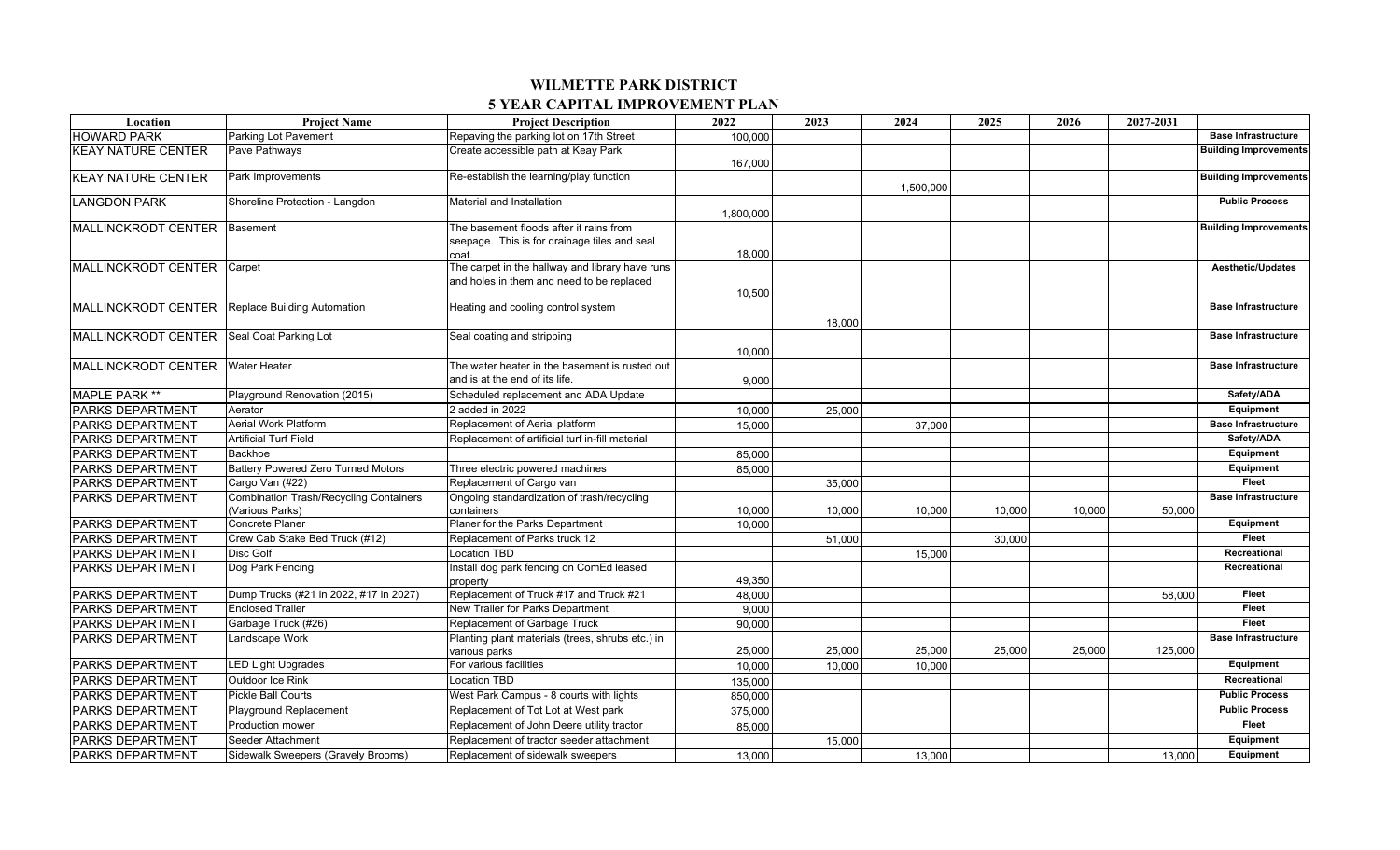| Location                   | <b>Project Name</b>                      | <b>Project Description</b>                                          | 2022      | 2023      | 2024    | 2025    | 2026    | 2027-2031 |                              |
|----------------------------|------------------------------------------|---------------------------------------------------------------------|-----------|-----------|---------|---------|---------|-----------|------------------------------|
| <b>PARKS DEPARTMENT</b>    | Truck replacement (#25)                  |                                                                     | 35,000    |           |         |         |         |           | Fleet                        |
| <b>PARKS DEPARTMENT**</b>  | ADA Accessibility (5.8 Levy)             | <b>ADA</b> improvements                                             | 300,000   | 100,000   | 100.000 | 100,000 | 100,000 | 500,000   | Safety/ADA                   |
| <b>PLATFORM TENNIS</b>     | 2 additional courts and deck extension   | Build 2 additional courts and deck extension                        |           |           |         |         |         |           | <b>Public Process</b>        |
|                            |                                          |                                                                     | 750,000   |           |         |         |         |           |                              |
| <b>PLATFORM TENNIS</b>     | 2 additional courts                      | Build 2 additional courts                                           |           | 575,000   |         |         |         |           | <b>Public Process</b>        |
| <b>PLATFORM TENNIS</b>     | Building and Decking Extension           | Adding to Hut to connect the new courts                             |           | 1,000,000 |         |         |         |           | <b>Public Process</b>        |
| <b>PLATFORM TENNIS</b>     | Court Resurfacing                        | 6 courts                                                            |           | 50,000    |         |         |         |           | <b>Rec Support</b>           |
| <b>PLATFORM TENNIS</b>     | <b>Furniture Replacement</b>             | Paddle hut furniture replacement                                    | 10,000    |           |         |         |         |           | <b>Aesthetic/Updates</b>     |
| <b>THORNWOOD PARK</b>      | <b>Tennis Court Color Coating</b>        | 2022 Resurface outdoor courts (paid for via<br>Village IGA, \$120k) |           |           |         |         |         |           | Recreational                 |
| <b>WILMETTE GOLF CLUB</b>  | Amenities on Course                      | New Tee Markers / Divot Boxes/ Directional<br>stakes                |           | 30,000    |         |         |         |           | Recreational                 |
| <b>WILMETTE GOLF CLUB</b>  | <b>Bar Expansion</b>                     | Includes design and buildout                                        | 70,000    |           |         |         |         |           | Recreational                 |
| <b>WILMETTE GOLF CLUB</b>  | Chemical Pump House Pump                 | Requires repair                                                     | 12,000    |           |         |         |         |           | <b>Base Infrastructure</b>   |
| <b>WILMETTE GOLF CLUB</b>  | <b>Clubhouse Carpet</b>                  | Wall to wall inside clubhouse                                       | 30,000    |           |         |         |         |           | <b>Aesthetic/Updates</b>     |
| <b>WILMETTE GOLF CLUB</b>  | <b>Clubhouse Improvement Designs</b>     | Kitchen, food service, etc.                                         | 25,000    |           |         |         |         |           | <b>Building Improvements</b> |
| <b>WILMETTE GOLF CLUB</b>  | Clubhouse Improvement Implementation     | Kitchen, food service, etc.                                         |           | 100,000   |         |         |         |           | <b>Building Improvements</b> |
| <b>WILMETTE GOLF CLUB</b>  | Clubhouse Landscaping                    | Updated landscaping, course /clubhouse                              |           |           |         |         |         |           | Aesthetic/Updates            |
|                            |                                          | aesthetics                                                          | 20,000    |           |         |         |         |           |                              |
| <b>WILMETTE GOLF CLUB</b>  | Clubhouse Outdoor Bar Furniture          | Create an outdoor space for F&B                                     | 60,000    |           |         |         |         |           | <b>Aesthetic/Updates</b>     |
| <b>WILMETTE GOLF CLUB</b>  | Drainage Improvements                    | Materials for subsurface golf course drainage                       |           |           |         |         |         |           | <b>Base Infrastructure</b>   |
|                            |                                          | installs                                                            | 10,000    | 10,000    | 10,000  | 10,000  | 10,000  | 50,000    | Recreational                 |
| <b>WILMETTE GOLF CLUB</b>  | <b>Driving Range Upgrade</b>             | Rebuild Driving Range                                               | 1,200,000 |           |         |         |         |           |                              |
| <b>WILMETTE GOLF CLUB</b>  | Finish Basement of Golf House            | Updates to usable living space                                      | 15,000    |           |         |         |         |           | <b>Building Improvements</b> |
| <b>WILMETTE GOLF CLUB</b>  | <b>Golf Cart Path</b>                    | Cart Path Installation                                              |           |           |         |         |         |           | Recreational                 |
| <b>WILMETTE GOLF CLUB</b>  | Golf Course Fountains or Water Features  | Water aeration system/better water                                  |           |           |         |         |         |           | <b>Aesthetic/Updates</b>     |
|                            |                                          | quality/course aesthetics                                           | 30,000    |           |         |         |         |           |                              |
| <b>WILMETTE GOLF CLUB</b>  | <b>Greens Aerifier</b>                   | Equipment replacement schedule                                      |           | 38,000    |         |         |         |           | Equipment                    |
| <b>WILMETTE GOLF CLUB</b>  | Maintenance Fire Alarm                   | Installation of a fire prevention system                            |           |           |         |         |         |           | <b>Base infrastructure</b>   |
| <b>WILMETTE GOLF CLUB</b>  | Patio Expansion                          | Includes Patio Furniture                                            | 85,000    |           |         |         |         |           | Recreational                 |
| <b>WILMETTE GOLF CLUB</b>  | <b>Driving Range Lights</b>              | <b>Adding lights</b>                                                |           | 500,000   |         |         |         |           | Recreational                 |
| <b>WILMETTE GOLF CLUB</b>  | Range Netting Pole and Fence Maintenance | Net and Cable Maintenance / High lift work                          |           |           |         |         |         |           | Recreational                 |
|                            |                                          |                                                                     | 10,000    |           | 10,000  | 10,000  | 10,000  | 50,000    |                              |
| <b>WILMETTE GOLF CLUB</b>  | Range Tractor                            | Driving Range Ball Picker                                           | 10,000    |           |         |         |         |           | <b>Fleet</b>                 |
| <b>WILMETTE GOLF CLUB</b>  | Removal of Dividers/Teeline Repair       | <b>Driving Range Improvements</b>                                   |           | 65,000    |         |         |         |           | <b>Public Process</b>        |
| <b>WILMETTE GOLF CLUB</b>  | Replace Driveway (House) Sewer Repair    | Driveway cracked and in need of repair                              | 22,000    |           |         |         |         |           | <b>Base Infrastructure</b>   |
| <b>WILMETTE GOLF CLUB</b>  | <b>Restaurant Divider</b>                | Includes HVAC upgrading                                             | 30,000    |           |         |         |         |           | Recreational                 |
| <b>WILMETTE GOLF CLUB</b>  | <b>Skid Loader</b>                       | Replacement - 20 Year Old Machine                                   |           | 65,000    |         |         |         |           | Equipment                    |
| <b>WILMETTE GOLF CLUB</b>  | <b>Sump Pumps</b>                        | The sump pumps are at the end of their life.                        |           |           |         |         |         |           | <b>Base Infrastructure</b>   |
|                            |                                          | When repaired last year it was recommend to                         |           |           |         |         |         |           |                              |
|                            |                                          | replace.                                                            | 35,000    |           |         |         |         |           |                              |
| <b>IWILMETTE GOLF CLUB</b> | <b>Tables and Chairs</b>                 | Improve restaurant aesthetic                                        | 10.000    |           |         |         |         |           | <b>Building Improvements</b> |